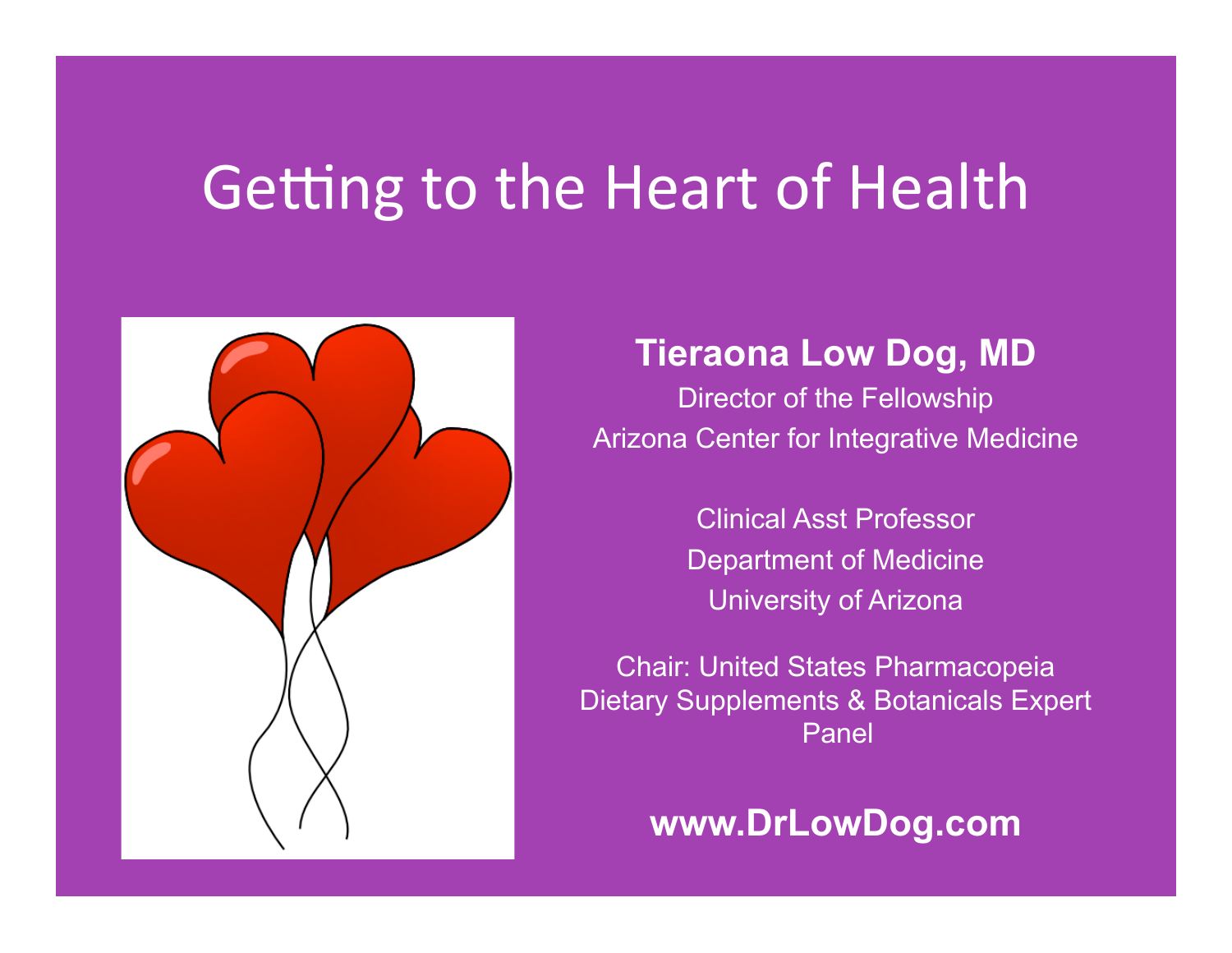

### Getting to the Heart of Health

The American Heart Association reports that nearly 1 in 3 American adults have some form of cardiovascular disease (CVD), which accounts for more deaths than any other cause or group of causes in the United States. The estimated direct and indirect cost of CVD is approximately \$470 billion. While these statistics are disturbing, the good news is that there are many strategies an educated and motivated individual can do to reduce his/her risk of heart disease. Up to 80% of heart disease can be prevented by making healthy lifestyle and dietary choices and with appropriate use of pharmaceutical medications, countless lives can be saved.